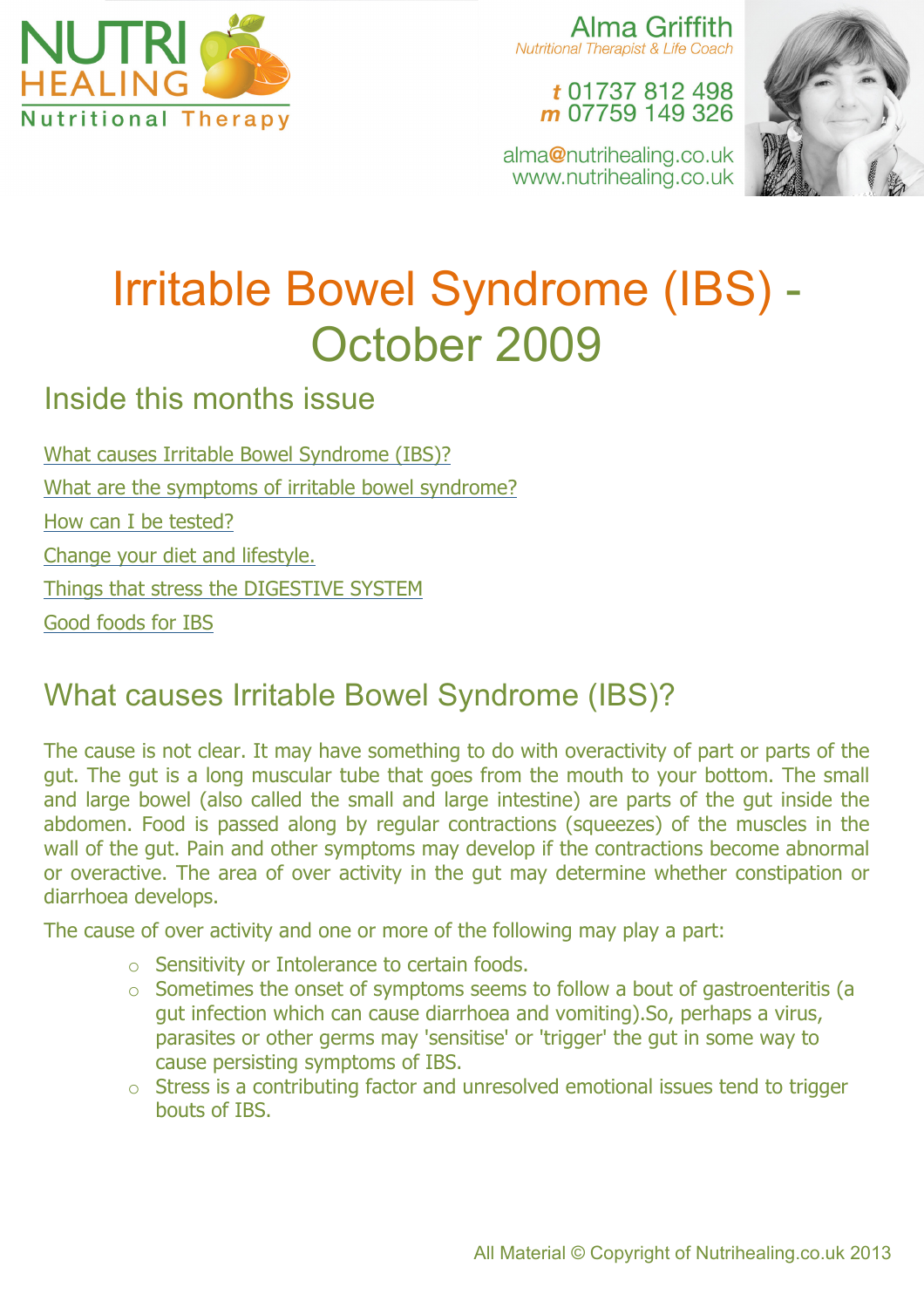### What are the symptoms of irritable bowel syndrome?

- $\circ$  Pain and discomfort may occur in different parts of the abdomen. It usually 'comes and goes' and the length of each bout of pain can vary greatly. The pain often eases when you pass stools (motions or faeces) or wind. Many people with IBS describe the pain as a 'spasm' or 'colic' and the severity of the pain can vary from mild to severe, both from person to person, and from time to time in the same person.
- o Bloating and swelling of your abdomen may develop from time to time. You may pass more wind than usual.
- o Stools
- o Some people are mainly constipated and others may have constant diarrhoea.
- o Some people have bouts of diarrhoea that alternate with bouts of constipation.
- o Sometimes the stools become small and pellet like.
- o Sometimes the stools become very watery and mucusy.
- $\circ$  You may have a feeling of not emptying your rectum after going to the toilet. Some people have urgency, which means you have to get to the toilet quickly. A 'morning rush' is common. That is, you feel an urgent need to go to the toilet several times shortly after getting up. This is often during and after breakfast.
- o Other symptoms which may occur: nausea (feeling sick), headache, belching, poor appetite, tiredness, backache, muscle pains, feeling quickly 'full' after eating, heartburn, and bladder symptoms (an associated 'irritable bladder').

#### **Doctors recognise mainly 3 categories:**

- Those with abdominal pain or discomfort, and the other symptoms are mainly bloating and constipation.
- Those with abdominal pain or discomfort, and the other symptoms are mainly urgency to get to the toilet and diarrhoea
- Those who alternate between constipation and diarrhoea.

#### How can I be tested?

A blood sample is commonly taken to do some tests to rule out other conditions such as ulcers, colitis, coeliac disease, gut infections, parasites.

More complicated tests such as endoscopy (a look into the bowel with a special telescope) are not generally needed, unless symptoms are severe or if you are over 45 when other conditions need to be ruled out.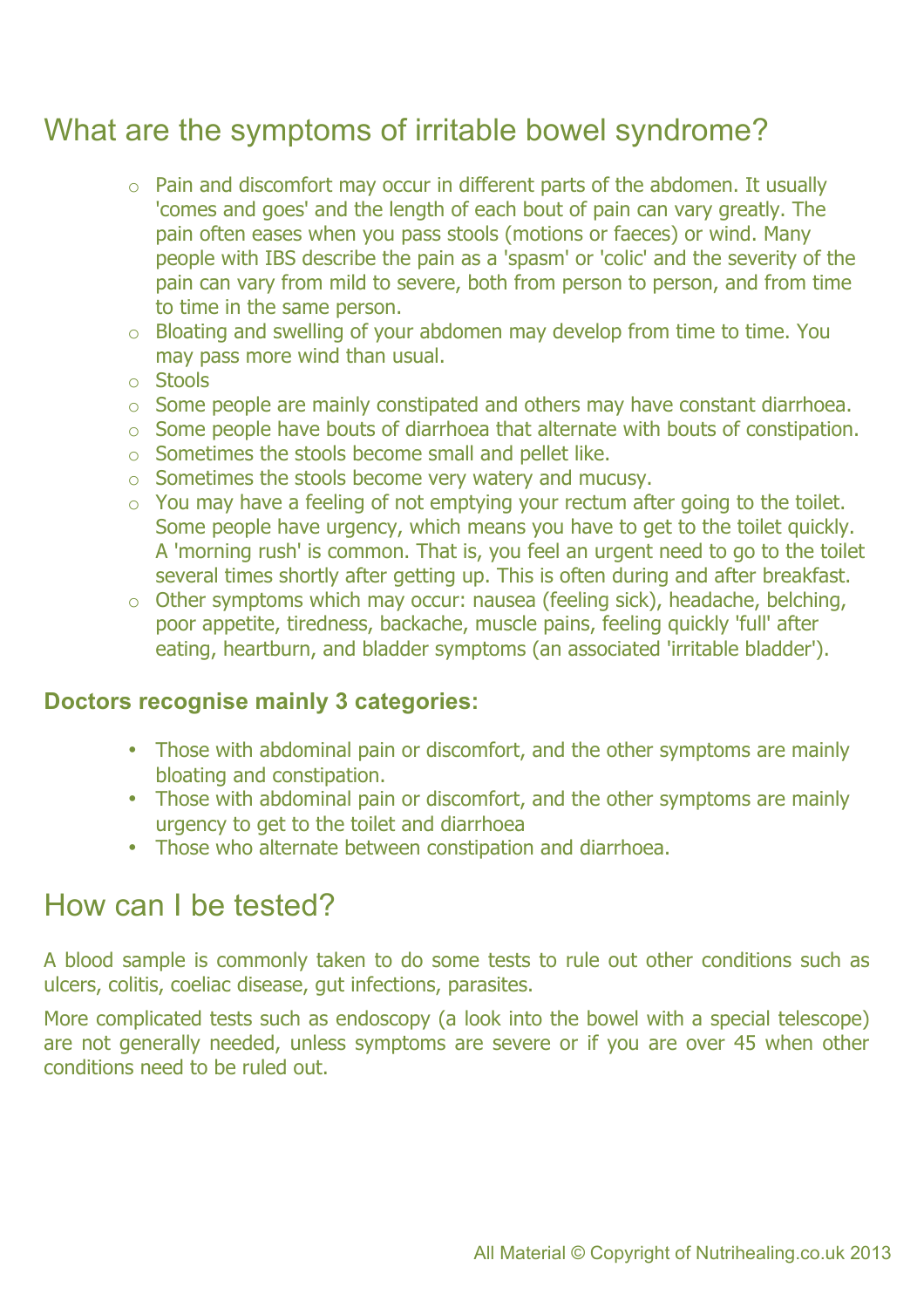### Change your diet and lifestyle.

- Keep a diary to eliminate any offending foods.
- Eat whole, nutritional foods and avoid processed, convenient foods.
- Eat regular small meals (no skipping meals) breakfast, lunch, dinner & healthy snacks midmorning and midafternoon.
- Sit down and eat food in relaxed conditions, CHEW FOOD WELL, allow time for food to digest.
- Choose Organic foods where possible to eliminate pesticides, hormones & antibiotics, chemicals, artificial flavouring & colouring.

### Things that stress the DIGESTIVE SYSTEM

- o Caffiene can stimulate bowel movement
- o Alcohol
- $\circ$  Fizzy drink
- o Red Meat
- o Dairy product
- o Fatty fried food
- o Avoid Wheat some people are very sensitive eat alternatives Oats, Spelt, Rye (check for hidden wheat in processed or packages foods) READ LABELS
- o Avoid cow's milk as some people lack the enzyme Lactase which breaks down Lactose, use alternative products - Soya, oats, rice, goat's, sheep's.
- o Cut out as much sugar as possible and use Honey instead.
- o AVOID these fruits with IBS Plums, Oranges, Rhubarb, Orange juice. Buy fresh juices not concentrate and dilute ½ juice, ½ water.
- o AVOID corn.

#### FIBRE - very important

Soluble: broken down into jelly-like mass (soft & smooth) vegetables, fruit, oats, barley, rye, seeds, nuts, pulses.

Insoluble: plant structure which passes undigested into large intestines (rough), can irritate gut - wheat bran, some wholegrain food, fruit skins, some raw vegetables.